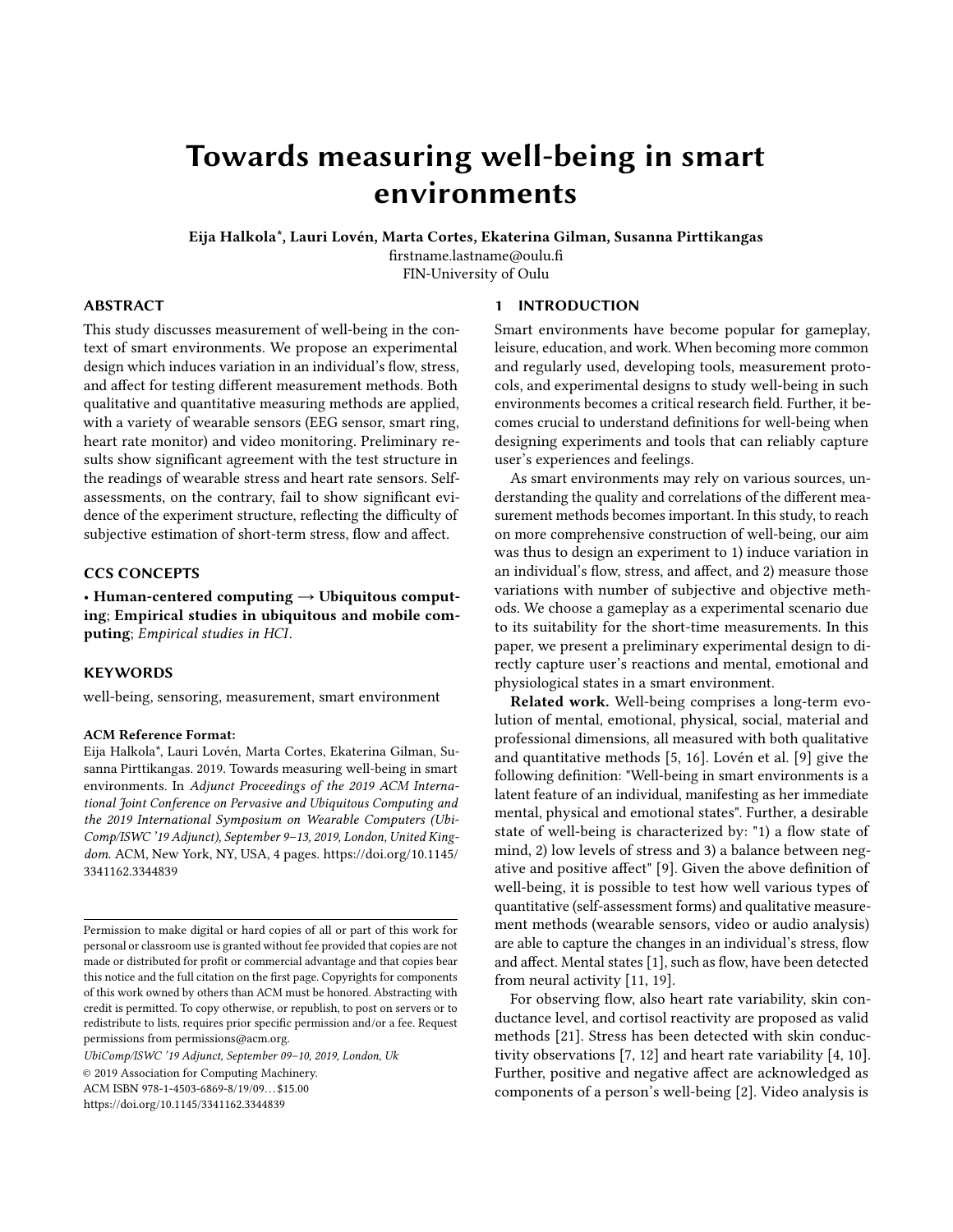suggested for detecting affect [\[20\]](#page-3-13), pulse [\[13\]](#page-3-14) and, consequently, flow and stress.

In context of smart environments, the common approach is to detect activities [\[15\]](#page-3-15) and number of people in the space [\[18\]](#page-3-16) by using motion sensors and/or cameras. The usual use cases for such applications are to count visitors in the space, deliver timely services, or provide tracking mechanism i.e. to serve elderly care. Camera-based image data has also been used to detect emotions [\[6\]](#page-3-17). With arising number of pervasive sensors [\[8\]](#page-3-18), like wearables and smartphones, we can consider various target areas for smart environment sensing. However, more extensive validation is required for such systems to suit to well-being related conclusions. This is where we have positioned this paper.

#### 2 EXPERIMENTAL DESIGN

The aim of the experiment is to induce changes in the stress level, flow and affect of the test subjects. We build the experiment around gameplay. The test subject is given a video game to play while the game environment is adjusted to induce reactions in the test subject, which are subsequently measured. Video games offer a controlled environment for rich and interactive game play experiences, which can be measured by various means [\[14\]](#page-3-19). We selected the Bubbleshooter  $\mathrm{game}^1$  $\mathrm{game}^1$  as it is intuitive as well as easy to learn and adjust to induce variation in the test subjects' stress, flow and affect by modifying the speed, difficulty and the strategy settings of the game.

Setting. In a test space, the test subject is placed in front of a gaming set consisting of a large screen and a mouse for control, and instructed to play a video game. Two researchers, situated behind the subject, are monitoring the sensor devices. One researcher is instructing the test subject and adjusting the game settings while the other researcher collects user feedback with queries. One camera is placed in front of the subject, recording all the facial expressions. A second camera is positioned right behind the researchers.

Before the test, researchers explain and give a written material of the experiment procedure to the test subject. The test subjects also have the opportunity to ask questions.

Test procedure. The tests include in total six phases (0-5), refer to Table [1.](#page-1-1) In phase 0, player is able to get familiar with the game by freely playing it. Immersion in the game, as well as flow, is induced with easy game settings. In phase 1, gameplay is interrupted with a Skype call, aimed at reducing flow. During the following phases (2, 3 and 4), we increase the difficulty by adjusting the settings and introduce further interruptions (external control over the mouse) to reduce flow, increase stress and induce negative affect. To further increase stress in phases 3 and 4, the player is instructed to

win, while we adjust the game settings to make it so difficult that the user will certainly lose. Finally, phase 5 allows the subject to cool off with an easy game setting.

Table 1: Experiment phasing

<span id="page-1-1"></span>

| Phase                   | Time (min) | <b>Stress</b> | Flow | Affect  | Comments                             |
|-------------------------|------------|---------------|------|---------|--------------------------------------|
| $^{o}$                  | $3 - 5$    | low           | ÷    | neutral | easy game, warm-up                   |
|                         | $8 - 10$   | low           | ٠    | neutral | easy game, Skype call while playing  |
| $\overline{\mathbf{c}}$ | $8 - 10$   |               | ۰    | ٠       | easy game, external control of mouse |
| 3                       | $5 - 10$   |               | ۰    | ٠       | difficult game, losing               |
|                         | $3 - 8$    |               | ٠    | ۰       | difficult game, losing               |
|                         | $5 - 10$   | ۰             | ÷    | ÷       | easy game, winning, cool-off         |

Quantitative measurement. An electroencephalograph (EEG) sensor, a smart ring with a skin conductivity (SC), electrodermal activity (EDA) galvanic skin response (GSR) sensors, and a heart rate (HR) monitor were used to directly capture reactions and mental, emotional, and physiological states. Also a video recording system and the EEG measurements were used for measuring the pose of head and body combined with video. The data sets are detailed in Table [2.](#page-2-0)

A system developed by Valossa company<sup>[2](#page-1-2)</sup> detected the emotional states (neutral, happiness, fear, pain, surprise, anger, sadness and disgust) on the test subject faces in the recorded videos. Valossa's analysis method is based on a computational, trainable machine learning model, that uses certain reference points on the three-dimensional surface of human face.

Qualitative measurement. Various self-assessment questionnaires are used at multiple stages of the experiment to find the subjective values of stress, flow and affect). The queries include the PANAS [\[17\]](#page-3-20) (positive, negative affect), and the Self-Assessment Manikin (SAM) (arousal, valence) [\[3\]](#page-3-21). Further, we designed a simple self-assessment questionnaire (SSAQ) consisting of three elements (scale indicating overall happiness; stress, flow, negative affect and attention; and flow-related questions).

Synchronization. For time synchronization, a same mobile phone device was used for both MoodMetric ring and heart rate measurements as they share the same time reference. We use tilts of the mobile phone to facilitate the synchronization of the EEG-data and the measurements from the wearables. When an event happens, we tilt the mobile phone to touch an electrode of the EEG cap. This produces two different effects simultaneously: a glitch in the EEG and a marker in the wearables data. Moreover, each marker is numbered consecutively and shown in the mobile screen in order to assist in the synchronization with the video as well. Therefore, the beginning and end of the experiment and the different test phases and interruptions are marked by means of tilts of the mobile phone, in addition to created markers in raw EEG-data with the EmotivPRO software.

<span id="page-1-0"></span><sup>1</sup>https://www.bubbleshooter.net/original-bubble-shooter/

<span id="page-1-2"></span><sup>2</sup>https://valossa.com/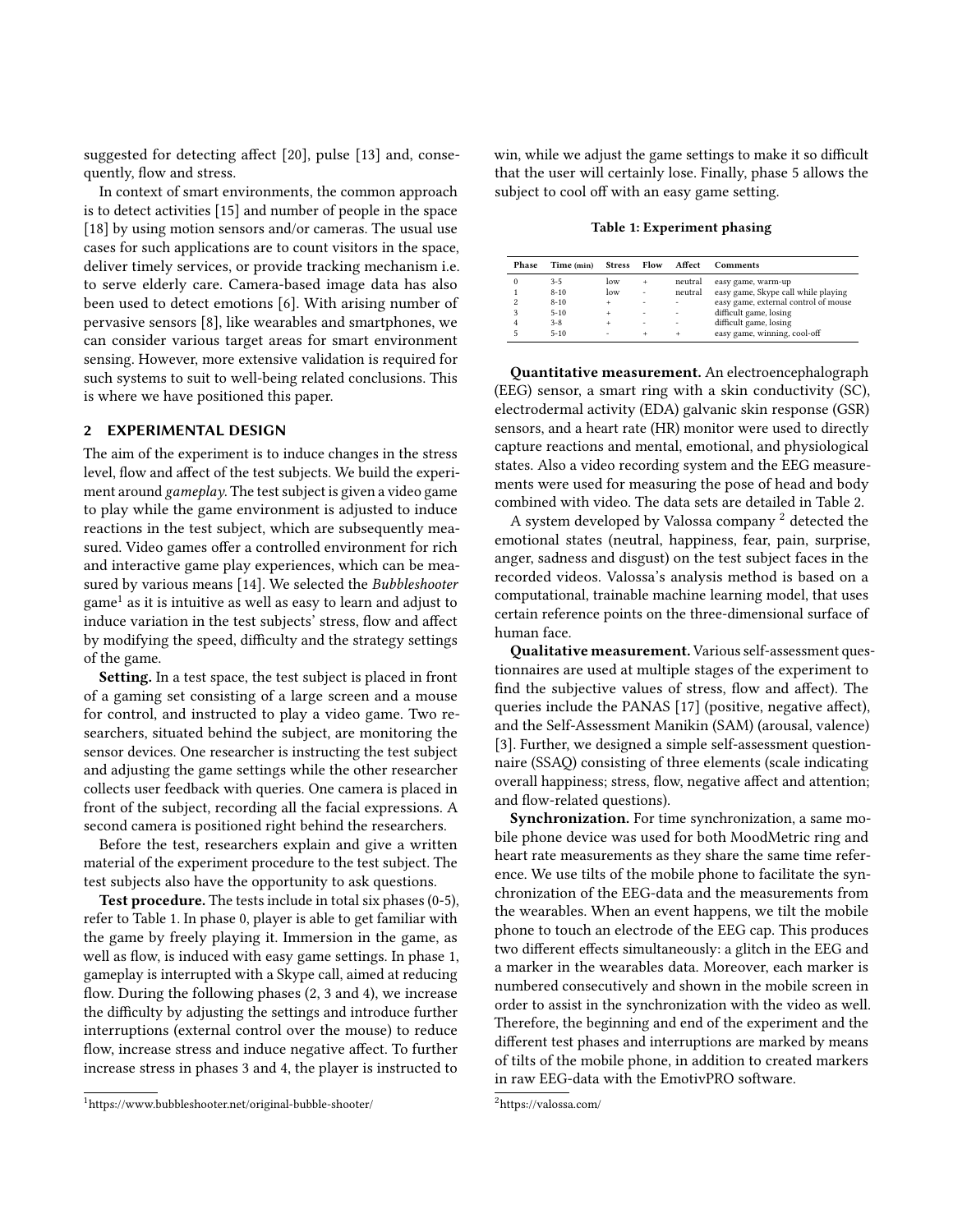Table 2: Sensor data sets.

<span id="page-2-0"></span>

| Data type    | Target               | Source                      | Sample rate | Comments                                             |
|--------------|----------------------|-----------------------------|-------------|------------------------------------------------------|
| EEG          | stress, flow, affect | EPOC Flex                   | 128 SPS     | 32 channels, gel sensors, EmotivPRO control software |
| SC, EDA, GSR | stress               | MoodMetric ring             | 3 SPS       | 1 channel, continuous range in [1.0, 100.0]          |
| <b>HR</b>    | stress               | Polar OH1 heart rate sensor | 1 SPS       |                                                      |
| Video        | stress, affect       | Valossa video analysis      | 1 SPS       | heart rate, emotions by facial expression            |

Finally, video recordings of game activities, gamer's facial expressions and EEG measurements were synchronized within the Open Broadcaster Software (OBS) environment.

#### 3 PRELIMINARY RESULTS AND DISCUSSION

Overall, test was conducted with 18 test subjects (N=18). We analyzed all the self-assesments before, during and after the tests, as well as the last 60 seconds of each test phase on the MoodMetrics stress sensor data. Further, we glanced at the EEG and the heart rate readings of individual test subjects.

<span id="page-2-2"></span>

Figure 1: Wearable sensor readings from one test subject. Colored sections in the stress and EEG readings indicate the 6 test phases, with red denoting interruptions or difficulty and blue easiness.

Figure [2,](#page-2-1) depicting the change in four different affect dimensions from before to after the tests, suggests the test subjects did experience variation in their affect. Figure [1](#page-2-2) details the readings from some wearable sensors on one test subject, further suggesting a correspondence between the test structure and the stress readings: as the colored sections in the stress and EEG readings of [1](#page-2-2) indicate the 6 test phases, with red denoting interruptions or difficulty and blue easiness, we see a rise in stress over the warm-up period and the difficult phases, and a downward trend during cool-off.

A similar pattern is reflected in the wearable sensor readings in Figure [5](#page-3-22) (a). Fitting a linear model with MoodMetrics stress as the response and phase as the categorical covariate results in highly significant estimates of the MoodMetrics

<span id="page-2-1"></span>

Figure 2: Change in qualitative assessment of affect.

stress values for each phase as seen in Figure [3](#page-2-3) (a). Start of the test (phase 0) is with high stress, followed by a sharp drop, after which there is a steep upward trend as phases get more difficult and interruptions are introduced. Whereas an identical linear model for heart rate also results in highly significant estimates for each phase (Figure [3](#page-2-3) (b)), the pattern follows a generally lowering trend, with phase 3 as the exception with a higher heart rate than previous or next phases.

<span id="page-2-3"></span>

Figure 3: Estimates of (a) MoodMetrics stress values and (b) Polar heart rate for each phase.

Test self-assessments show a mixed result. Subjective flow appears to exhibit a roughly similar pattern to the Mood-Metrics. Subjective stress has a lot of variation, with peaks coinciding with the difficult phases (3, 4). Negative affect appears also to peak during the increasingly difficult and annoying parts of the test (phases 2–4). Attention appears to follow a downward trend from initially high values. However, none of these changes turned out significant in statistical testing.

Interestingly, there appeared also no linear correlation between the self-assessment of stress and the MoodMetrics stress value. This could be caused by the relatively low number of test subjects, by a failure in either the MoodMetrics stress values, the self-assessments, or any combination of these. However, as the pair-wise differences of MoodMetrics